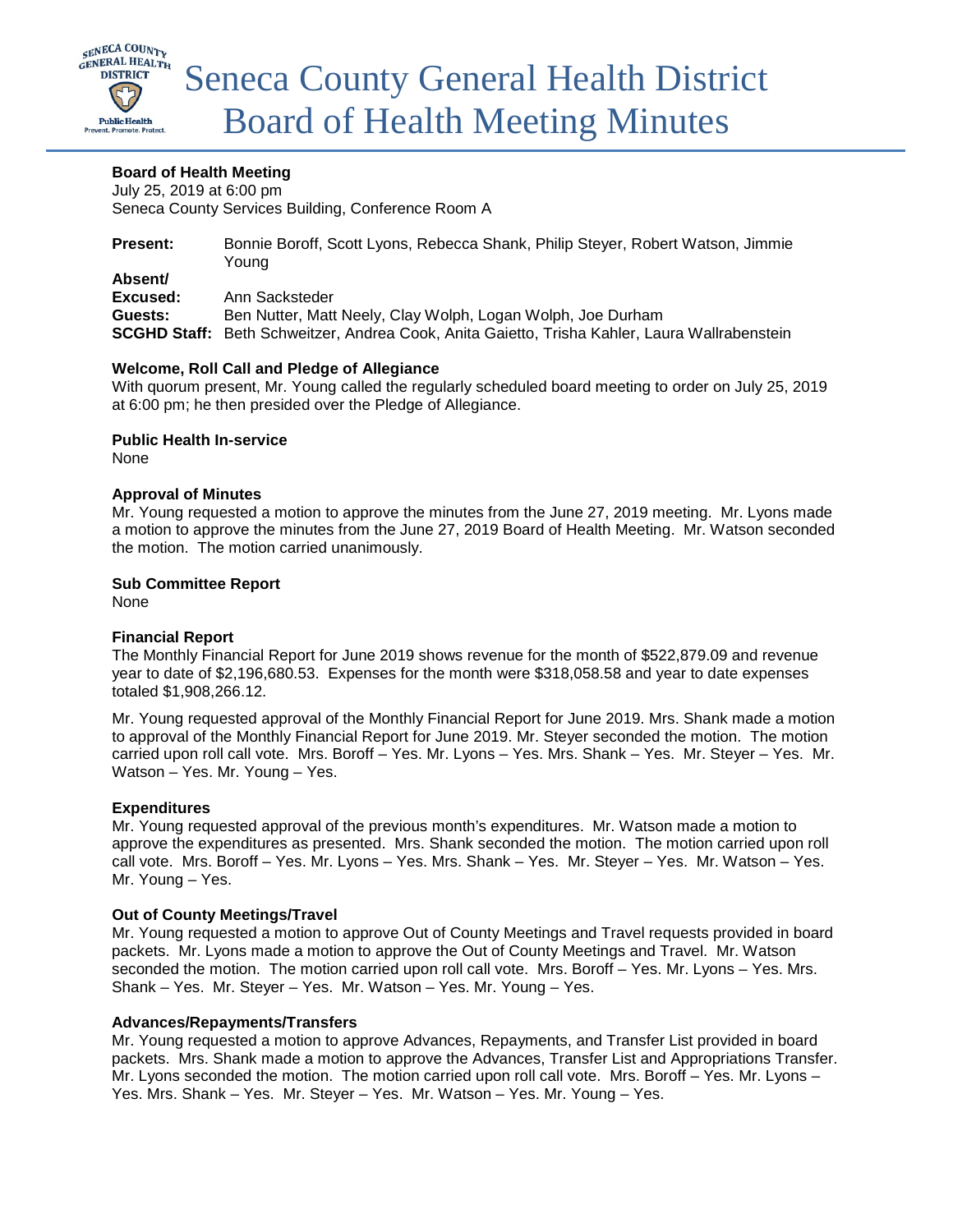# **Supplements**

Mr. Young turned the floor over to the Health Commissioner, Beth Schweitzer, MPH, MCHES. Mrs. Schweitzer explained a new grant just received would provide education and naloxone kits for at risk populations. The program would work with CROSSWAEH, Rigel Recovery Services and Factor the peer support group.

Mr. Young requested a motion to approve Supplement:

a. Fund 7096 Integrated Naloxone Access and Infrastructure - \$30,000.00 Mr. Steyer made a motion to approve Supplement. Mr. Watson seconded the motion. The motion carried upon roll call vote. Mrs. Boroff – Yes. Mr. Lyons – Yes. Mrs. Shank – Yes. Mr. Steyer – Yes. Mr. Watson – Yes. Mr. Young – Yes.

# **Contracts**

Mr. Young requested a motion to approve contracts:

- a. A&D Excavating, LLC, for home sewage treatment system installation (Gibson property), 07/16/2019-10/13/2019, not to exceed \$19,999.00 (payer)
- b. A&D Excavating, LLC, for home sewage treatment system installation (Schoenfeld property), 07/16/2019-10/13/2019, not to exceed \$12,824.00 (payer)
- c. A&D Excavating, LLC, for home sewage treatment system installation (Weiker property), 07/16/2019-10/13/2019, not to exceed \$19,324.00 (payer)
- d. Wood County Health District, PHEP EPI Planner services, 07/01/2019-06/30/2020, not to exceed \$15,820.00 (payer)
- e. Oriana House, CROSSWAEH, for nursing services, 07/01/2019-06/30/2020, not to exceed \$24,674.00 (payee)

Mr. Lyons made a motion to approve the contracts. Mrs. Shank seconded the motion. The motion carried upon roll call vote Mrs. Boroff – Yes. Mr. Lyons – Yes. Mrs. Shank – Yes. Mr. Steyer – Yes. Mr. Watson – Yes. Mr. Young – Yes.

# **Resolutions**

Mr. Young requested a motion to approve Resolution:

a. 2019.05 Hiring Full-Time –Health Educator – Emily Eichhorn, effective 08/05/2019 Mrs. Boroff made a motion to approve the Resolution. Mr. Steyer seconded the motion. The motion carried upon roll call vote. Mrs. Boroff – Yes. Mr. Lyons – Yes. Mrs. Shank – Yes. Mr. Steyer – Yes. Mr. Watson – Yes. Mr. Young – Yes.

# **Division Reports**

# **WIC**

Mr. Young turned the floor over to the Director of the WIC Division, Trisha Kahler, RD LD. Mrs. Kahler reviewed her report included in board member's packet:

**People:** Staff is working on reviewing all nutrition education materials distributed to participants to ensure information is current. Outdated materials are being discarded. **Service:** Staff will begin distributing Farmers' Market coupons on Aug 9<sup>th</sup>. There were 12 car seats distributed in the last quarter to Seneca County residents in need.

**Growth:** State WIC is considering chocolate milk as an authorized food.

**Quality:** Statewide breastfeeding peer helper conference call focused on effective methods for WIC to collaborate with birthing hospitals to enhance referrals for WIC services as well as improve breastfeeding rates in communities.

The scales in the clinic areas have been sealed for accuracy by the Seneca County Auditor.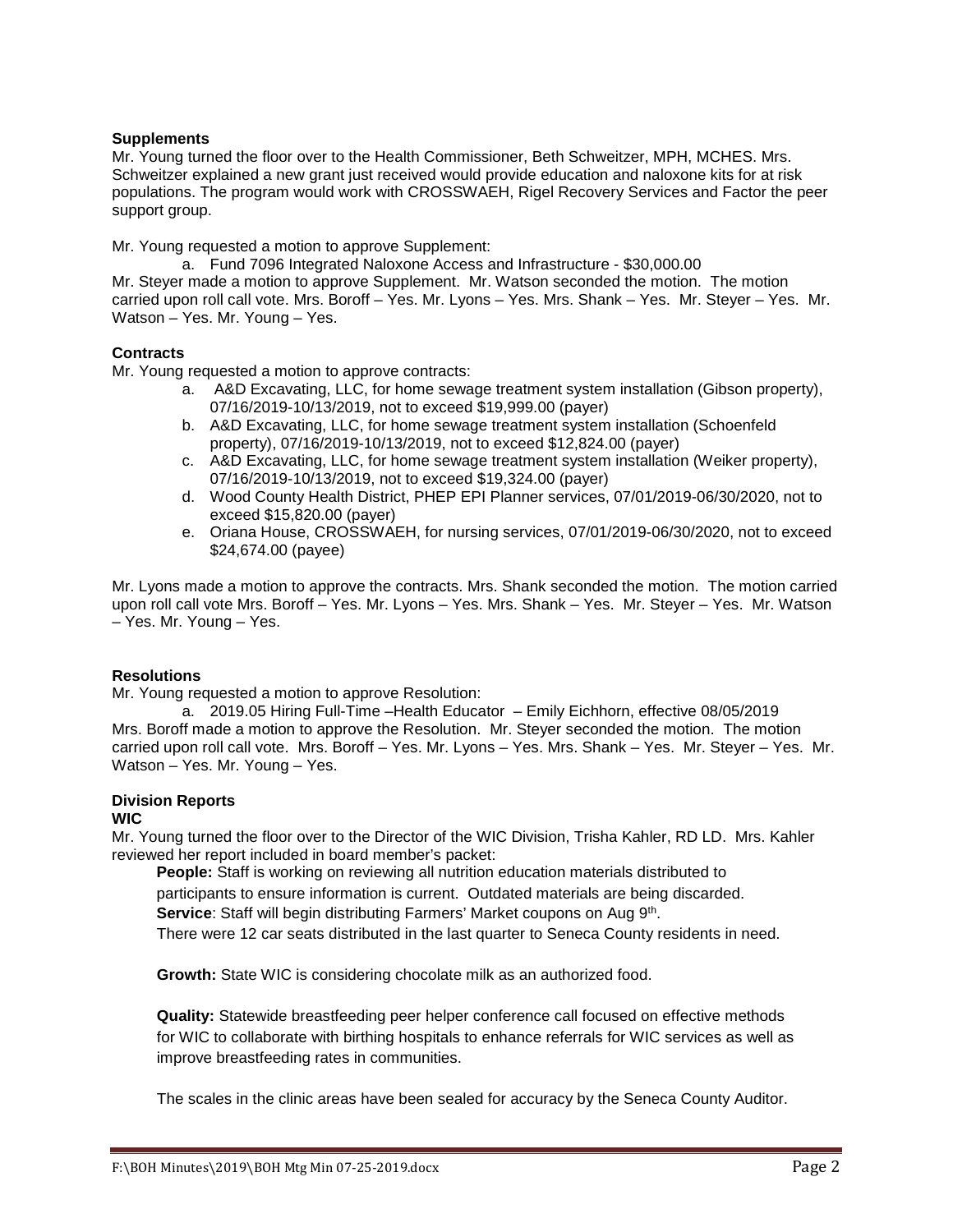# **Nursing**

Mr. Young turned the floor over to the Director of Nursing, Andrea Cook, BSN RN. Ms. Cook reviewed her report included in board member's packet:

**People:** No issues **Quality:** 

• Always striving to provide good, quality care and service. **Service:**

- - We continue to provide direct observation for medication administration, documentation, case management (lab work, incentives etc.), and education for the client with active TB in Seneca County.
	- All staff is involved in the accreditation process and Policy Stat and is working on assigned projects/policies.
	- We continue to provide Hepatitis A education and vaccination monthly to CROSSWAEH and Rigel for staff members and clients. At CROSSWAEH we have provided education and vaccinations to 121 people since January. At Rigel we have provided education and vaccinations to 7 people.
	- We provided Hepatitis A education and vaccination at the Seneca County Jail to the inmates and the staff. We have vaccinated 25 staff and 55 inmates making the total 80.
	- Run for the Health of It 5k registration and flyers were distributed to local businesses. Event to be held August 10<sup>th</sup> at Hedges Park. At this time there are 40 to 50 people registered for the event.

# **Health Director Reports First Measles Case in Ohio** *Dr. Amy Acton reminds Ohioans that vaccinations are the safest, most-effective way to prevent vaccine-preventable diseases*

| Year | Cases |
|------|-------|
| 2009 | 1     |
| 2010 | 2     |
| 2011 | 0     |
| 2012 | 1     |
| 2013 | 0     |
| 2014 | 382   |
| 2015 | 1     |
| 2016 | 0     |
| 2017 | 1     |
| 2018 | 0     |

COLUMBUS – Ohio Department of Health (ODH) Director Amy Acton, MD, MPH has confirmed the state's first measles case of 2019. The young adult from Stark County recently traveled to a state with confirmed measles cases. ODH is currently not disclosing additional information about the infected individual.

Ohio occasionally sees measles cases as the result of importations from other countries where measles remains endemic. This is the first confirmed measles case in Ohio since 2017. Twenty-eight states, including many neighboring states, already have measles cases, with several having confirmed measles outbreaks. Previously, Ohio's last confirmed measles outbreak was in 2014, with 382 confirmed cases.

Vaccinations save lives, period. I urge everyone who can, to get vaccinated," said Director Acton. "Vaccination is the safest, most effective way to prevent serious vaccine-preventable diseases in children and adults, including measles."

Measles is extremely contagious and can spread to others through coughing and sneezing. If one person has measles, up to 90% of those who come into contact with that person and who are not immune will also become infected. The measles virus can live for up to two

hours in air where an infected person coughed or sneezed. If other people breathe the contaminated air or touch an infected surface and then touch their eyes, noses, or mouths, they can become infected.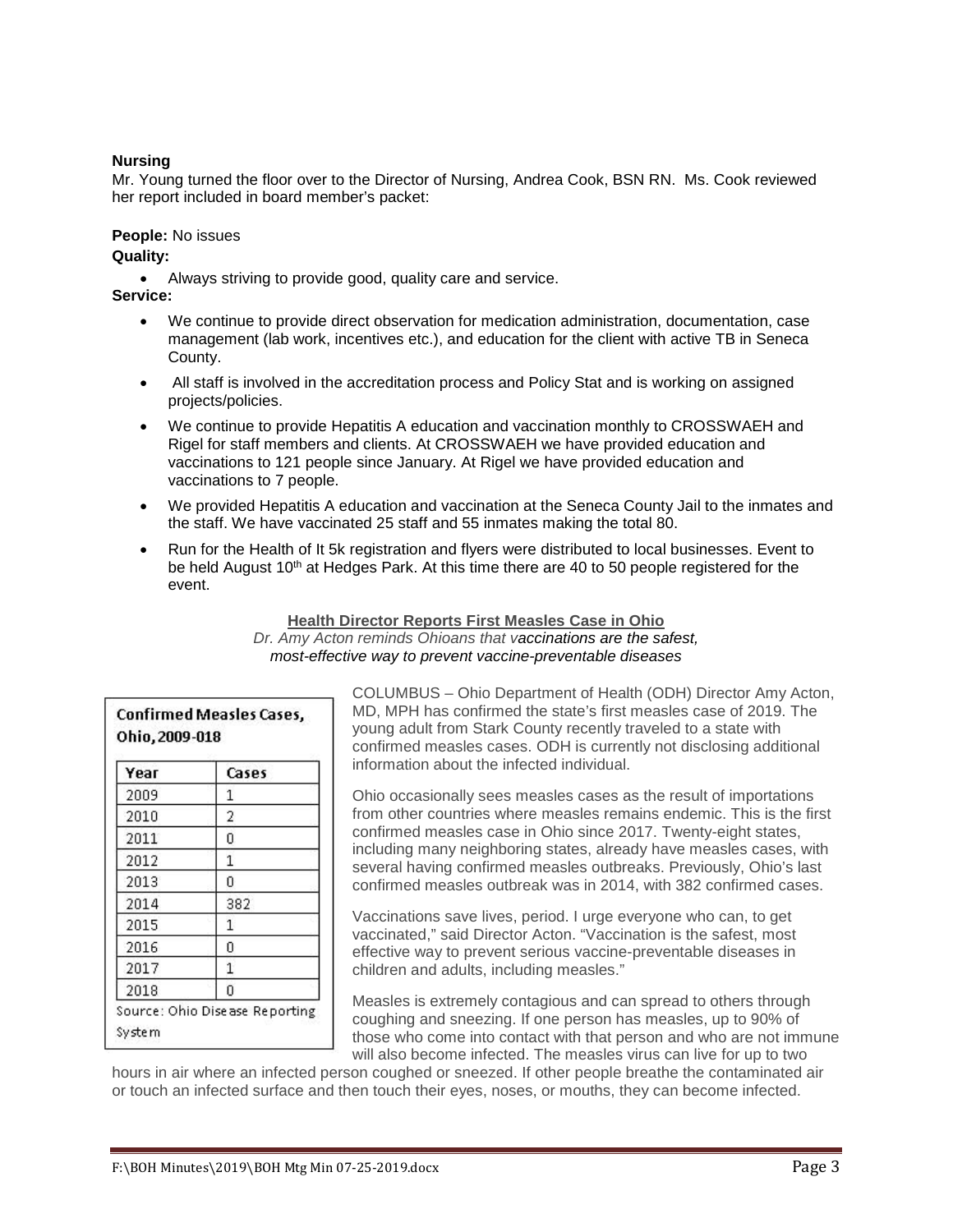People infected with measles can spread it to others from four days before, through four days after, a rash appears.

Measles is still common in many parts of world, and large outbreaks are currently occurring in Israel, Thailand, Vietnam, Japan, Ukraine, and the Philippines. Travelers with measles bring the disease into U.S. where it can spread in communities with pockets of unvaccinated people. Those planning international travel are encouraged to contact their healthcare providers to ensure they are fully protected against measles and other vaccine-preventable diseases.

#### Hepatitis A Outbreak Summary (July 15, 2019):

- Number of cases: 3200
- Illness onset range: 01/05/2018 07/10/2019
- Age range: 1-89 years
- Gender: 61% male
- Number of hospitalizations: 1930 (60%)
- Number of deaths: 14
- Number of counties with cases: 80 (91%)



# **Growth:**

- Kate Doepker will be attending the three day School Nurse Workshop August 28<sup>th</sup>, 29<sup>th</sup>, and 30<sup>th</sup>, 2019.
- Rita Schank, Kate Doepker and Samantha Dible will be attending required trainings (July 9<sup>th</sup>, 2019 and July 23<sup>rd</sup>, 2019 for the new Get Vaccinated Ohio Grant.
- Dana Mathias and Sue Burks will be attending "Operation Street Smart" August 2<sup>nd</sup> at North Central Ohio Educational Service Center. The training is free and the goal is to provide current and up-to-date narcotics information on trends, terminology, paraphernalia and physiological effects to those individuals who deal with today's youth.

# **Environmental Health**

Mr. Young turned the floor over to the Director of Environmental Health, Laura Wallrabenstein, MA RS. Mrs. Wallrabenstein reviewed her report included in board member's packet: and presented for condemnation, property located at:

A. **CONDEMNATION: 205 E Eagle St. Fostoria, OH 44830 Owned by Linda Sipe – same address**

This home was fire damaged in early July and the tenant was displaced. Amanda inspected the home at the request of the daughter (while the mom was in a hotel) and found it to be "unfit for human habitation" – the electricity was off and the home was full of "stuff" and not secure.

#### B. **CONDEMNATION: 235 Seventh Ave. Tiffin, OH 44883 Owned by Charles E. Wahrer 59 Hunter St. Tiffin, OH 44883**

This appears to be a long-vacant mobile home. Neighbor claims "back door is falling off" – but I didn't fight my way through the brush to confirm that. . . However, the window is open enough to let in mice and the area under the trailer is not all that secure (may be holes in floor?).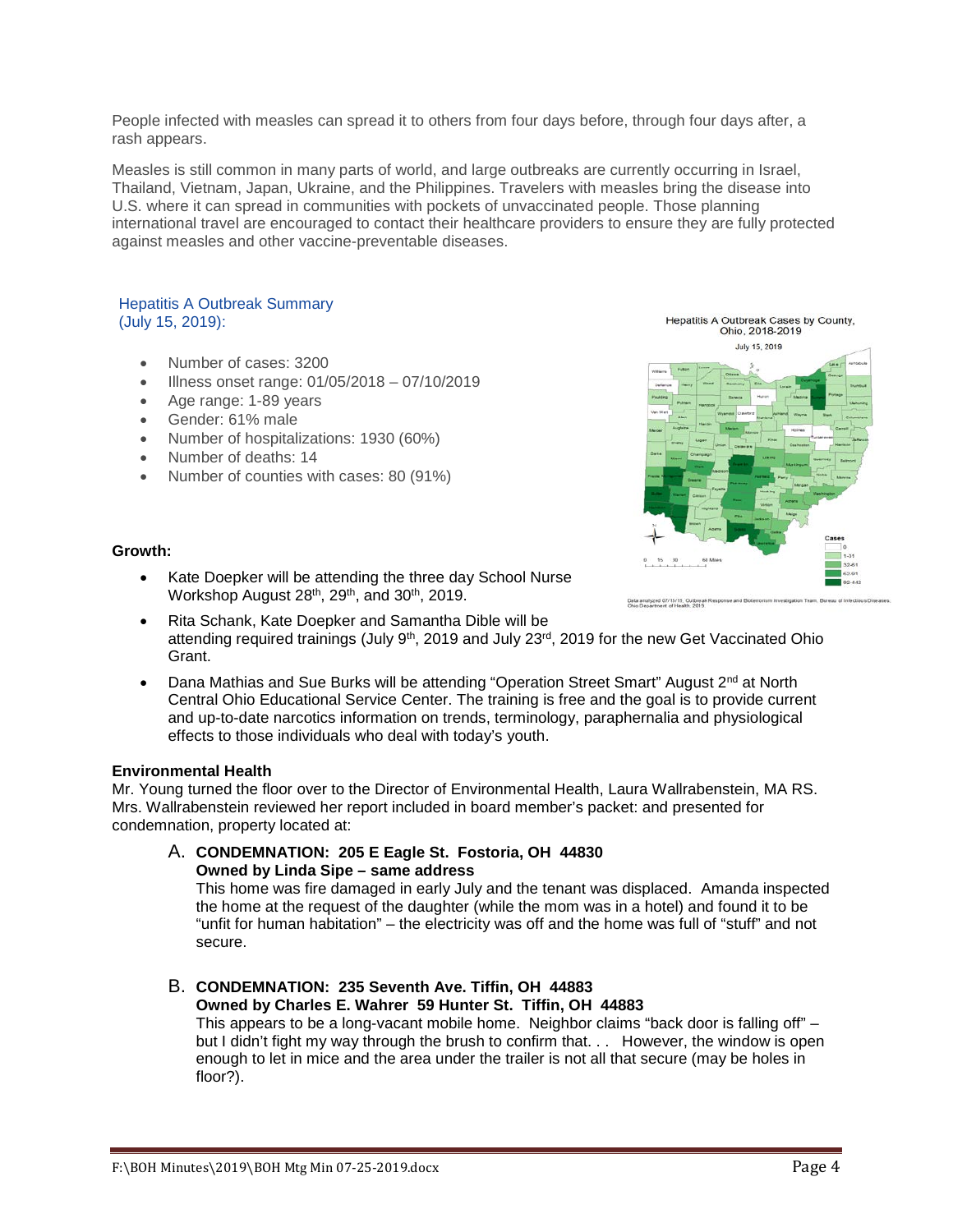Mr. Young requested a motion to condemn the property located at 205 E Eagle St. Fostoria, OH 44830 Owned by: Linda Sipe (same address) and 235 Seventh Ave. Tiffin, OH 44883 Owned by Charles E. Wahrer 59 Hunter St. Tiffin, OH 44883. Mr. Steyer made a motion to grant condemnation of the properties as presented. Mrs.Boroff seconded the motion. Motion Carried

# C. **RESCIND CONDEMNATION: 2680 S SR 4 Attica, OH 44807 Owned by Homeland Partners, LLC (Charles & Mary Williams) 3681 CR 213 Clyde, OH**

**43410**

Home was condemned on May 22, 2014. They have (finally) remodeled it. I inspected on July 2, 2019. Looks nice. There is a new motor in aerator and HSTS on O&M.

Mr. Young requested a motion to rescind the condemnation of the property located at 2680 S SR 4 Attica, OH 44807. Mrs. Shank made a motion to approve the rescind condemnation of 2680 S SR 4 Attica, OH 44807. Mr. Lyons seconded the motion. Motion Carried

Also had two homes demolished by Allen Excavating, one at 375 S Sandusky St and the other at 199 eighth Ave and Tiffin.

# **General Update**:

**People and Growth:** Hunter has been "training" with the EPA on a new landfill inspection checklist.

**Financial:** Next up is the annual food cost analysis.

**Service:** Mohawk Lake Bathing Beach was able to reopen by the 4<sup>th</sup> of July but is now closed again.

**Quality:** I am trying to get a CQI newsletter completed and will share that with you next month.

Mrs. Wallrabenstein stated there have been 15 odor complaints regarding the landfill this month. Mr. Steyer said his wife came home about two Thursdays ago about 11:30pm and the smell was terrible. Mr. Steyer also talked to a neighbor the next day that lives about one mile from him and they stated the smell was so bad that same night they couldn't sit out on their porch around midnight.

Mrs. Wallrabenstein was not aware of that night but one day last week some complaints came in so Hunter Blessing was sent out right away and went to the locations they stated but was unable to locate any odors.

Mr. Steyer asked if any of the permanent Jerome Meters are on the south east area of the Landfill. Matt Neely responded that there is one close to the intersection of 224 and 23 and another one is located on 23.

Mrs. Wallrabenstein wondered what the date exact date that Mr. Steyer was taking about? Mr. Steyer stated the date was July 11, 2019 around 11:30pm to 12:00 am. His wife called the odor complaint in few days later.

Mrs. Wallrabenstein stated that that day can be checked because there is a running log of the Jerome Meter readings. The readings are taken every 10 minutes.

Mr. Nutter said that at 5 p.m. on that day they went out and took manual readings and 5 were zero and one was 5.66 parts per billion which was at 224 and the CSX Railroad crossing.

# **Licensing Hearing Update on Notice of Intent to Deny – Attorney Joseph R. Durham**

Mr. Young turned the floor over to Attorney Joseph R. Durham. Mr. Durham introduced his partner Mr. Joe Gregg. Mr. Durham addressed the board about the status of the Landfill License since the notice of Intent to deny was issued on February 28, 2019. That is based in larger part on the number of odor complaints that range from the middle of November through December. The Landfill submitted a hearing request in March. In April at a special meeting the board adopted a Hearing Procedure and a month later the hearing officer issued the hearing notice. In preparation for this hearing they have reviewed thousands of documents, met with staff, concerned citizens and interviewed Ohio EPA inspectors. A consultant firm was also hired to review odor complaints and data regarding the odor events. All involved are prepared to come to the hearing and give their expert opinion. They also subpoenaed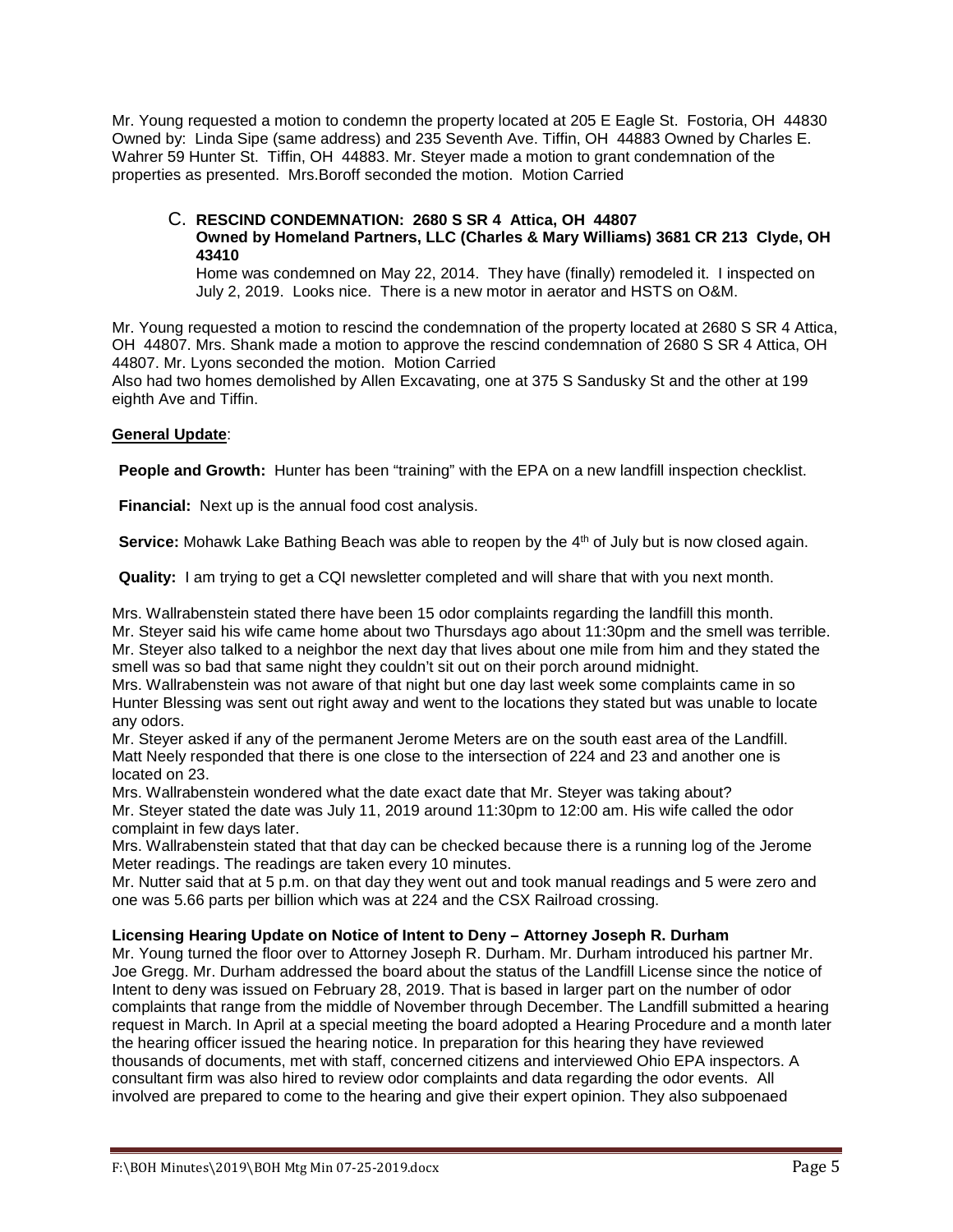employees of the Ohio EPA who would have to testify at the hearing. Last Thursday Mr. Durham received a call from the Chief of Environmental Enforcement section of the Ohio Attorney General's office indicating that there was an agreement reached with the OSS District and the Landfill and a new host community agreement. Also she indicated at that time that she believed that the State of Ohio through the Ohio EPA was going to enter into a consent order that would be filed in the common pleas court. This consent would then deen Sunny Farms Landfill to be in substantial compliance with the solid waste rules and regulations. Since then there has been multiple communication with the attorney for the landfill and the Ohio Attorney General's office. They have reached an agreement in principle there will be substantial penalties on violations and conditions on future operations. The agreement had not been emailed to Mr. Durham prior to the board meeting. Mr. Durham asked the board to move the date for the hearing and for the board to host a Special Board Meeting in two weeks to give them time to review the agreement.

Mr. Durham stated that local control over this license is important. Since the notice of Intent to Deny the EPA has had heighten enforcement. They are now looking at penalties against the Landfill. The board did this for the citizens. The landfill has put millions of dollars into odor control and addressing the issues. EPA wants to set up a fund of to go towards the community, Mr. Durham was unsure of the details of the fund.

Mr. Young wants to know if Mr. Durham knows if there would be any conditions in the consent. Mr. Durham believes there will be requirements in the agreement and also that they will have to continue to control the odor.

Mr. Steyer saw on a Toledo television station that there was a compliance issue with sulfur dioxide. Also Last week Mr. Steyer read where the county commissioners and the Auditors Office have had four failures in trying to certify the scale used for measuring the landfill intake. Mr. Steyer asked if this information is correct.

Mr. Nutter stated that the information was correct. They were at the Landfill today to certify the scale and he was not sure of the update.

Mr. Neely explained the process in certifying the scales and explained the delays in the process. He also stated they were currently working on the certification process. Mr. Neely stated that they would be working for a couple more hours today on the certifying.

Mr. Durham also added that EPA since January has been issuing NOV from their solid waste division, water division and air division all of these would be included in the consent order as what has been told to Mr. Durham.

Mr. Neely stated that as the Landfill was doing improvements for the gas collection system and putting on the odor control blanket they knew they would be capturing more hydrogen sulfide. It is destroyed in the flare and converted in to SO2. The permit limit for the flare is not a health based limit. Sunny Farms met with the EPA in January to explain that to control odors they would have to exceed the SO2 emissions in the flare which would result in violations. They also did research to show that any SO2 concentrations produced would not cause any health effects. The consent order will also address all of the concerns from the health department and the Ohio EPA.

Mr. Steyer would like to know more about the dangers of sulfur dioxide. Mr. Logan Wolph said the effects are more dangerous than hydrogen sulfide.

Mr. Young asked Mr. Durham if there was anything that he knows is definitely on the consent order. Mr. Durham said he has not seen it.

Mr. Lyons asked Mr. Durham if the board would be able to put their own conditions as part of the consent order.

Mr. Durham responded that the board has the ability to put conditions on the license within limitations. Mr. Young would like clarified of the consent order and have more information. Mr. Young would like an opportunity to have time to build on the conditions for the next year's license application. He wants to make sure the Board helps the general public.

Mr. Lyons said he would like more information and would like time to review the consent.

Mr. Young felt that this has come a long way from November and that the Board is trying to work for the general public to have a healthy environment.

Mr. Lyons would like to make sure the public is well informed.

Mr. Durham stated that when the consent is signed and filed it will be a public record and can be put on the on our website. The board can have a meeting in two weeks giving everyone time to review EPA's order and the meeting in two weeks gives the Attorney's a chance to advise the board.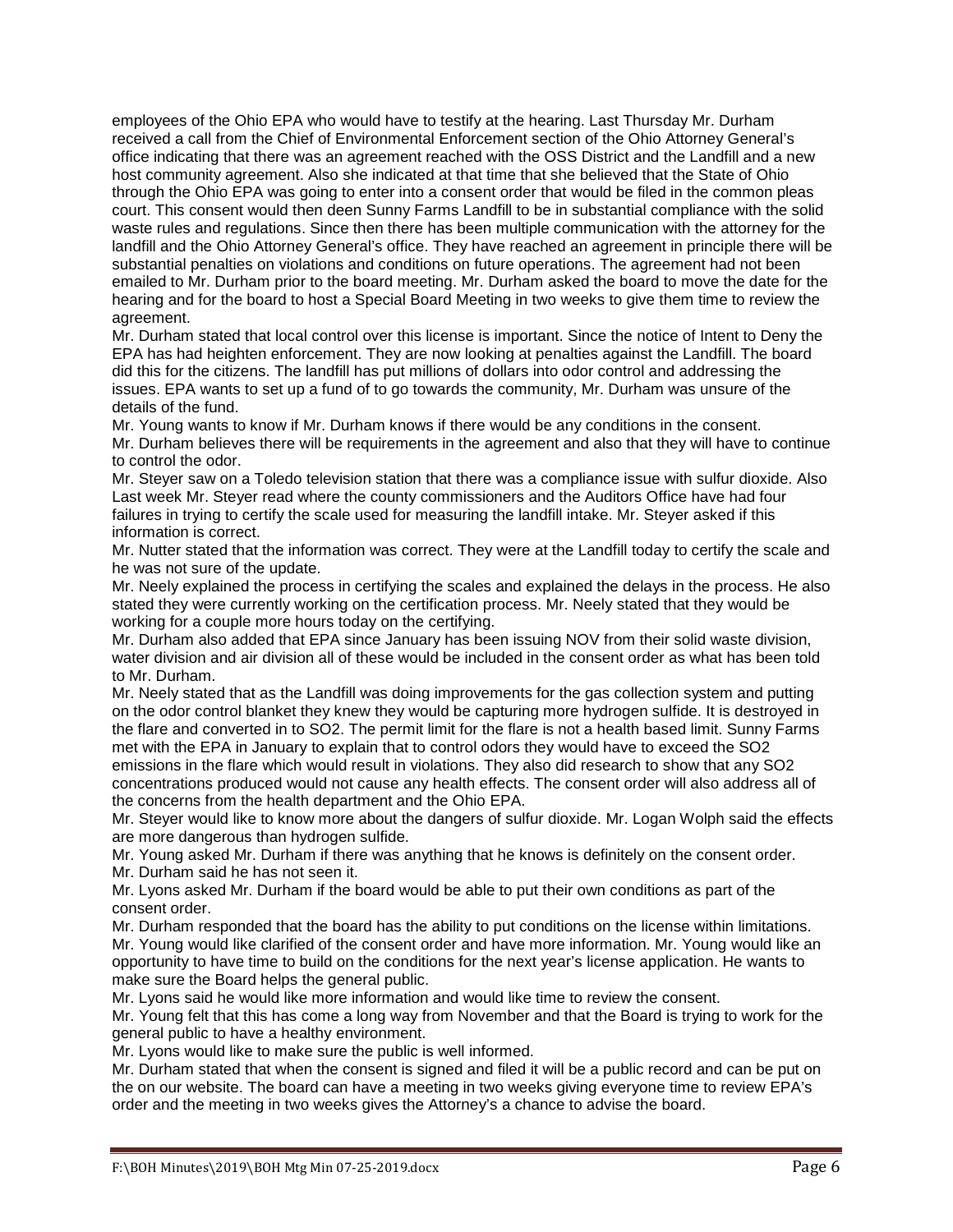Mr. Steyer would like to know more about sulfur dioxide. What are the hazards, what the limits are, and what is being done to reduce those levels?

Mr. Lyons wanted to know where we can get that information on the sulfur dioxide.

Mrs. Wallrabenstein added the information is all on the EPA's website and it is all public record. Mr. Steyer said he would like to know more about the things that will affect the residents health and he would like to know more about SO2. Mr. Steyer also stated he is concerned about scale and making sure we know how much is going into the landfill. Mr. Steyer would like to know how the Landfill would know that the scale was in compliance if the scale is only certified once a year.

Mr. Neely explained that an empty rail car is also the same tare weight every time it crosses the scale. So they would know if the scale was off.

Mr. Steyer questioned about the rail car tare weight

Mr. Neely explained that the car's tare weight could change with repairs and when a rail cars weight changes by more than 400 pounds then the car would have to be reregistered.

Mr. Steyer questioned if they have a process which documents the weights on the scale?

Mr. Neely states that every transaction gets recorded electronically that crosses the scale.

Mr. Steyer wanted to make sure the consent order is available to the public.

Mr. Young requested a motion to reschedule the hearing that was originally scheduled for July 29<sup>th</sup>, 2019 for the License Renewal of Sunny Farms Landfill. Mr. Lyons made a motion to reschedule the hearing that was originally scheduled for July 29<sup>th</sup>, 2019 for the License Renewal of Sunny Farms Landfill. Mrs. Shank makes a seconded the motion. Motion carried.

Mr. Young requested a motion to hold a special meeting on August 5, 2019 at 6:00pm. Mr. Lyons made a motion to hold a special meeting on August 5, 2019 at 6:00pm. Mr. Steyer seconded the motion. Motion carried.

# **Health Commissioner**

Mr. Young turned the floor over to the Health Commissioner, Beth Schweitzer, MPH, MCHES.

# **Service:**

Community Task Force Homeless Shelter Meeting

Family Children First Service Plan Committee and Financial Committee meetings Participated in Focus Group discussions surrounding payment sources for mental health services in the county

# **People:**

Planning Annual In -Service day for employees on August 12

# **Growth:**

Received Naloxone Grant Posted ad for full-time health educator to administer grant Received four applications and conducted two interviews

**Fiscal:**

Reviewed monthly expenditures and revenues

# **Quality:**

Worked with Laura Wallrabenstein, Front nine Restaurant, ODH & EPA on septic issue Numerous Accreditation Documents Prepared and Reviewed Conducted Ethics Review and reached decision on topic Mandatory Flu Immunizations for employees Reviewed questions and answers to questions posed by Greater Fostoria Environmental Coalition

Reviewed Law on proposed changes to Newborn Screening Blood test, had PH nurses review and provide views on whether one test should be eliminated. Also contacted local pediatricians. Made comments on line to ODH regarding rule change.